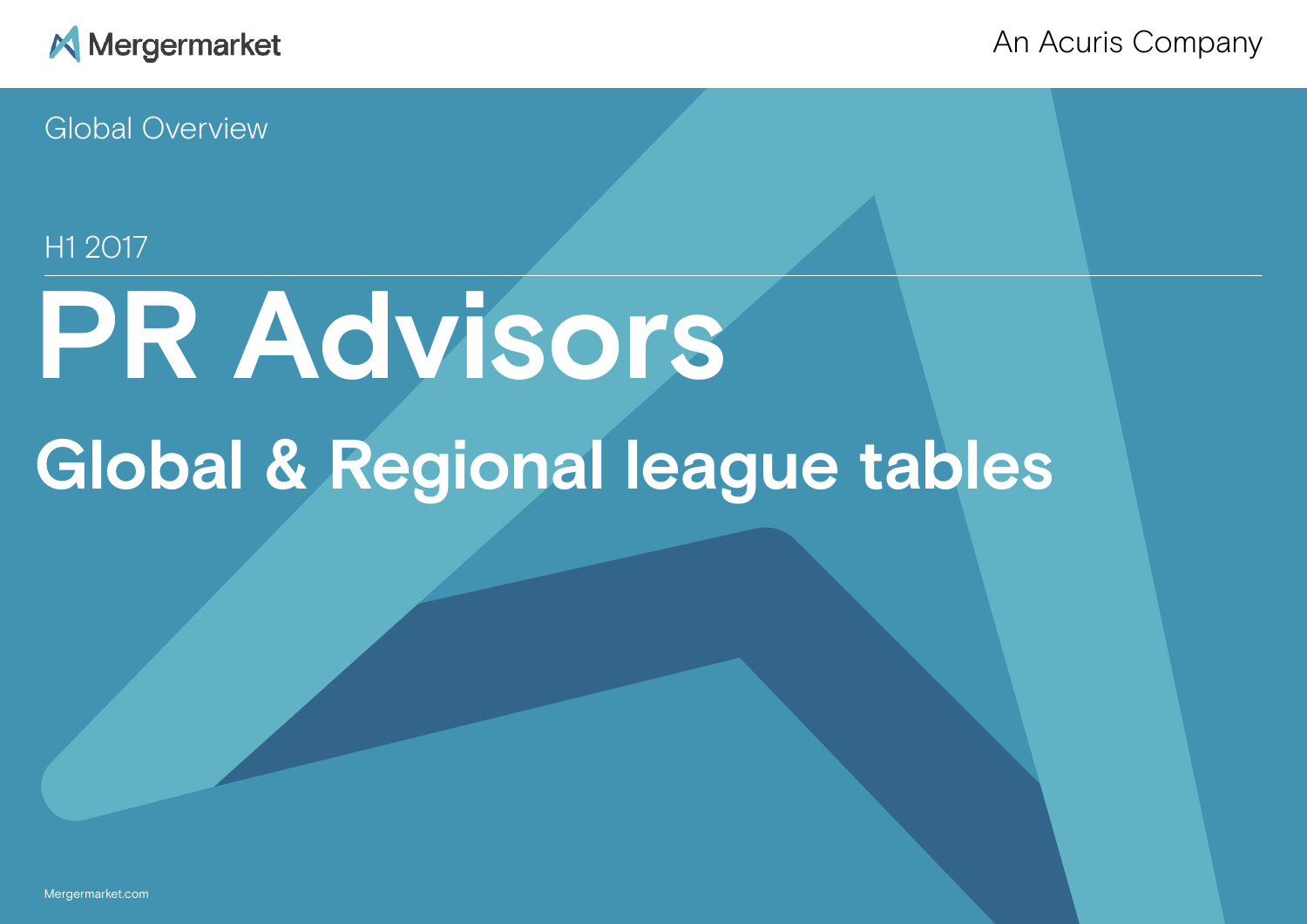# **League tables** Global

| Ranking        |                |                                       | H1 2017          |                   | H1 2016          |                   | Ranking         |                |             |
|----------------|----------------|---------------------------------------|------------------|-------------------|------------------|-------------------|-----------------|----------------|-------------|
| H1 2017        | H1 2016        | <b>Company name</b>                   | Value<br>(USD m) | <b>Deal count</b> | Value<br>(USD m) | % Value<br>change | H1 2017         | H1 2016        | Com         |
| $\overline{1}$ | $\overline{2}$ | Sard Verbinnen & Co.                  | 200,974          | 113               | 146,607          | 37.1%             | $\mathbf{1}$    | $\overline{2}$ | Sard        |
| $\overline{2}$ | $\mathbf{1}$   | <b>Brunswick Group</b>                | 188,722          | 74                | 154,157          | 22.4%             | $\overline{2}$  | 3              | FTI C       |
| 3              | 3              | Joele Frank Wilkinson Brimmer Katcher | 151,584          | 77                | 120,189          | 26.1%             | 3               | $\overline{4}$ | Joele       |
| $\overline{4}$ | 5              | Kekst (Publicis/MSLGROUP)             | 102,276          | 68                | 54,172           | 88.8%             | $\overline{4}$  | $\mathbf{1}$   | <b>Brun</b> |
| 5              | $\overline{4}$ | FTI Consulting                        | 99,202           | 86                | 76,758           | 29.2%             | 5               | 5              | Keks        |
| 6              | 12             | Finsbury                              | 97,181           | 49                | 17,785           | 446.4%            | 6               | $\overline{7}$ | Finst       |
| 7              | 63             | <b>Ashton Consulting</b>              | 62,991           | 3                 | 1,179            | 5,242.7%          | $\overline{7}$  | 6              | Aber        |
| 8              | 6              | CNC/JKL (Publicis/MSLGROUP)           | 56,645           | 23                | 50,403           | 12.4%             | 8               | 14             | Citig       |
| 9              | 9              | Hering Schuppener (Finsbury)          | 56,568           | 16                | 29,650           | 90.8%             | 9               | 10             | Maitl       |
| 10             | 8              | Abernathy MacGregor Group (AMO)       | 51,290           | 49                | 42,728           | 20.0%             | 10 <sup>°</sup> | 12             | Edelr       |
| 11             | 23             | Estudio de Comunicacion               | 39,168           | 10                | 7,475            | 424.0%            | 11              | 13             | Gree        |
| 12             | 21             | LLORENTE & CUENCA (AMO)               | 34,389           | 6                 | 7,972            | 331.4%            | 12              | 29             | Back        |
| 13             | 34             | Community Group                       | 34,071           | 13                | 3,613            | 843.0%            | 13              | 17             | Tulch       |
| 14             | 14             | Maitland (AMO)                        | 33,951           | 38                | 15,494           | 119.1%            | 14              | 22             | CNC         |
| 15             | 19             | Havas Paris (AMO)                     | 18,134           | 19                | 7,989            | 127.0%            | 15              | 34             | Powe        |
| 16             | 17             | Newgate Communications                | 16,507           | 20                | 8,827            | 87.0%             | 16              | 9              | ICR (       |
| 17             | 32             | <b>Tulchan Communications</b>         | 15,489           | 25                | 3,698            | 318.8%            | 17              | 15             | Pros        |
| 18             | 31             | <b>WMP Eurocom</b>                    | 14,993           | $\mathbf{1}$      | 4,261            | 251.9%            | 18              | 20             | Newg        |
| 19             | 16             | Edelman                               | 13,888           | 35                | 12,579           | 10.4%             | 19              | 11             | Ower        |
| 20             | 27             | Citigate                              | 13,402           | 44                | 5,817            | 130.4%            | 20              | 31             | Hava        |
|                |                |                                       |                  |                   |                  |                   |                 |                |             |

| Ranking        |                  |                                       | H1 2017          |                   | H1 2016           |                 |
|----------------|------------------|---------------------------------------|------------------|-------------------|-------------------|-----------------|
| H1 2017        | H1 2016          | <b>Company name</b>                   | Value<br>(USD m) | <b>Deal count</b> | <b>Deal count</b> | Count<br>change |
| $\mathbf{1}$   | 2                | Sard Verbinnen & Co.                  | 200,974          | 113               | 91                | 22              |
| $\overline{2}$ | 3                | FTI Consulting                        | 99,202           | 86                | 91                | $-5$            |
| 3              | $\overline{4}$   | Joele Frank Wilkinson Brimmer Katcher | 151,584          | 77                | 72                | 5               |
| 4              | 1                | <b>Brunswick Group</b>                | 188,722          | 74                | 102               | $-28$           |
| 5              | 5                | Kekst (Publicis/MSLGROUP)             | 102,276          | 68                | 52                | 16              |
| 6              | $\overline{7}$   | Finsbury                              | 97,181           | 49                | 42                | 7               |
| 7              | 6                | Abernathy MacGregor Group (AMO)       | 51,290           | 49                | 44                | 5               |
| 8              | 14               | Citigate                              | 13,402           | 44                | 28                | 16              |
| 9              | 10               | Maitland (AMO)                        | 33,951           | 38                | 38                | $\circ$         |
| 10             | 12               | Edelman                               | 13,888           | 35                | 33                | $\overline{2}$  |
| 11             | 13               | Greenbrook Communications             | 12,100           | 28                | 30                | $-2$            |
| 12             | 29               | <b>BackBay Communications</b>         | 719              | 26                | 15                | 11              |
| 13             | 17               | <b>Tulchan Communications</b>         | 15,489           | 25                | 22                | 3               |
| 14             | 22               | CNC/JKL (Publicis/MSLGROUP)           | 56,645           | 23                | 19                | 4               |
| 15             | 34               | Powerscourt                           | 10,797           | 22                | 14                | 8               |
| 16             | $\boldsymbol{9}$ | ICR (Integrated Corporate Relations)  | 4,439            | 22                | 38                | $-16$           |
| 17             | 15               | <b>Prosek Partners</b>                | 7,448            | 21                | 24                | -3              |
| 18             | 20               | Newgate Communications                | 16,507           | 20                | 20                | $\circ$         |
| 19             | 11               | Owen Blicksilver Public Relations     | 4,855            | 20                | 33                | $-13$           |
| 20             | 31               | Havas Paris (AMO)                     | 18,134           | 19                | 14                | 5               |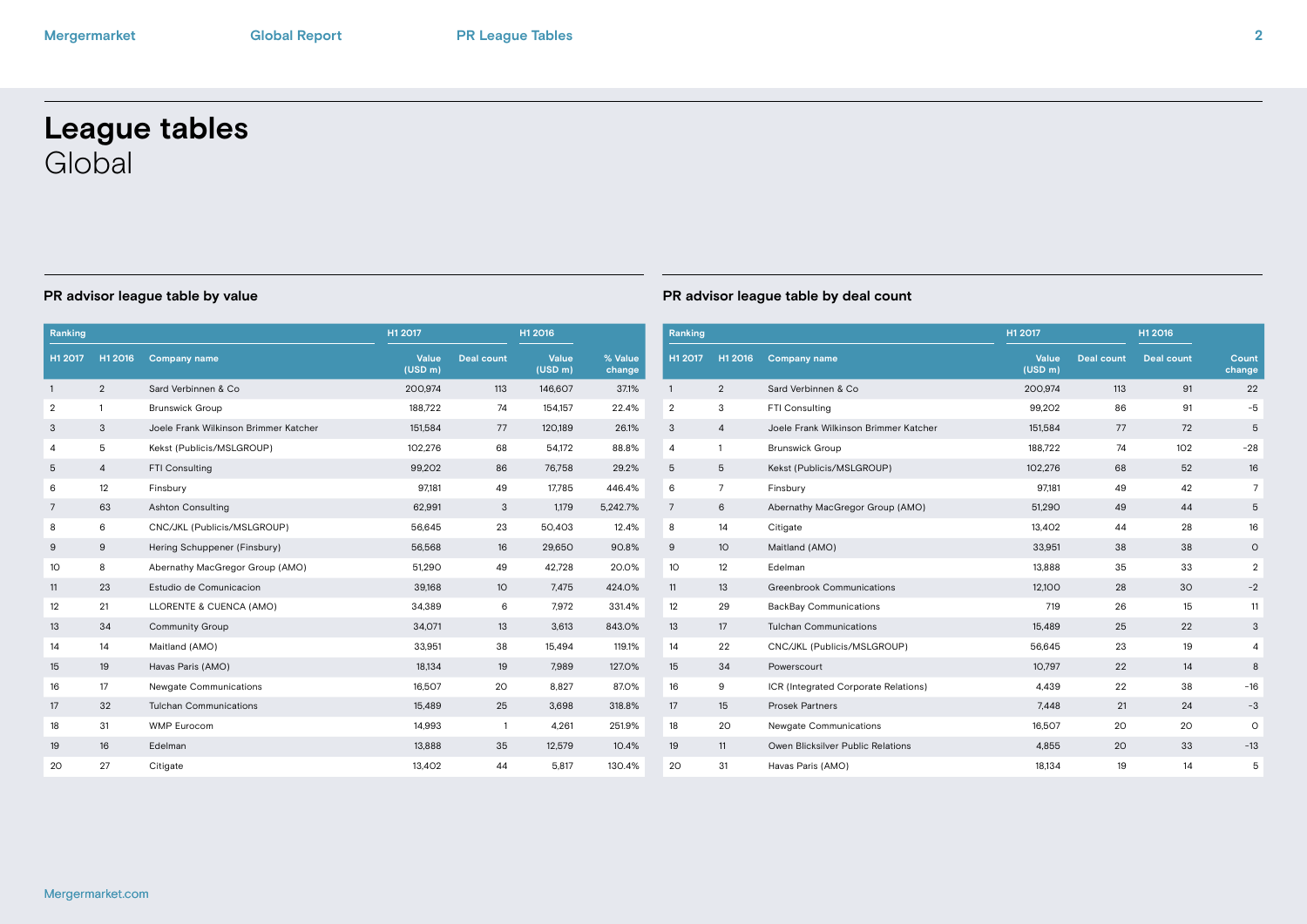# **League tables** US

| Ranking        |                          |                                       | H1 2017          |                   | H1 2016          |                          | Ranking        |                          |                |
|----------------|--------------------------|---------------------------------------|------------------|-------------------|------------------|--------------------------|----------------|--------------------------|----------------|
| H1 2017        | H1 2016                  | <b>Company name</b>                   | Value<br>(USD m) | <b>Deal count</b> | Value<br>(USD m) | % Value<br>change        | H1 2017        | H1 2016                  | $\mathbf C$    |
| $\mathbf{1}$   | $\mathbf{1}$             | Sard Verbinnen & Co.                  | 183,850          | 101               | 125,516          | 46.5%                    | $\mathbf{1}$   | $\mathbf{1}$             | $S_6$          |
| $\overline{2}$ | 2                        | Joele Frank Wilkinson Brimmer Katcher | 151,546          | 76                | 118,868          | 27.5%                    | $\overline{2}$ | $\overline{2}$           | Jc             |
| 3              | $\overline{4}$           | <b>Brunswick Group</b>                | 110,462          | 34                | 63,497           | 74.0%                    | 3              | 3                        | Kε             |
| 4              | 5                        | Kekst (Publicis/MSLGROUP)             | 94,163           | 62                | 53,492           | 76.0%                    | 4              | 5                        | A              |
| 5              | 14                       | Finsbury                              | 83,183           | 32                | 6,902            | 1,105.2%                 | 5              | $\overline{7}$           | F              |
| 6              | 3                        | FTI Consulting                        | 83,042           | 35                | 67,499           | 23.0%                    | 6              | 4                        | Bı             |
| $\overline{7}$ | 38                       | <b>Ashton Consulting</b>              | 62,991           | 3                 | 1,179            | 5,242.7%                 | $\overline{7}$ | 12                       | Fi             |
| 8              | $7\overline{ }$          | CNC/JKL (Publicis/MSLGROUP)           | 55,252           | 10                | 42,002           | 31.5%                    | 8              | 10                       | E              |
| 9              | 6                        | Abernathy MacGregor Group (AMO)       | 51,290           | 49                | 42,728           | 20.0%                    | 9              | 13                       | B              |
| 10             | 12                       | Hering Schuppener (Finsbury)          | 48,609           | 8                 | 7,649            | 535.5%                   | 10             | 9                        | P <sub>1</sub> |
| 11             | $\overline{\phantom{a}}$ | <b>WMP Eurocom</b>                    | 14,993           | $\mathbf{1}$      |                  |                          | 11             | 8                        | $\circ$        |
| 12             | $\overline{\phantom{a}}$ | <b>Gauly Advisors</b>                 | 12,655           | $\overline{2}$    | ٠                | $\overline{\phantom{a}}$ | 12             | 6                        | IC             |
| 13             | 11                       | Edelman                               | 12,465           | 28                | 8,098            | 53.9%                    | 13             | 11                       | $\mathsf{C}$   |
| 14             | 10                       | Sloane & Company                      | 11,364           | 6                 | 14,442           | $-21.3%$                 | 14             | 27                       | S <sub>1</sub> |
| 15             | 15                       | Weber Shandwick                       | 11,157           | 11                | 6,764            | 64.9%                    | 15             | 34                       | BI             |
| 16             | 37                       | Citigate                              | 9,310            | 10                | 1,272            | 631.9%                   | 16             | $\overline{\phantom{0}}$ | G              |
| 17             | 40                       | Greenbrook Communications             | 6,750            | 9                 | 1,083            | 523.3%                   | 17             | 19                       | W              |
| 18             | 16                       | Havas Paris (AMO)                     | 6,520            | $\overline{4}$    | 6,328            | 3.0%                     | 18             | 24                       | C              |
| 19             | 20                       | <b>Prosek Partners</b>                | 6,363            | 20                | 3,331            | 91.0%                    | 19             | 16                       | C              |
| 20             | 53                       | Steele & Holt                         | 6,256            | 3                 | 722              | 766.5%                   | 20             | 23                       | G              |
|                |                          |                                       |                  |                   |                  |                          |                |                          |                |

| Ranking        |                |                                       | H1 2017          |                   | H1 2016                  |                 |
|----------------|----------------|---------------------------------------|------------------|-------------------|--------------------------|-----------------|
| H1 2017        | H1 2016        | <b>Company name</b>                   | Value<br>(USD m) | <b>Deal count</b> | <b>Deal count</b>        | Count<br>change |
| $\mathbf{1}$   | $\mathbf{1}$   | Sard Verbinnen & Co.                  | 183,850          | 101               | 80                       | 21              |
| $\overline{2}$ | $\overline{2}$ | Joele Frank Wilkinson Brimmer Katcher | 151,546          | 76                | 71                       | 5               |
| 3              | 3              | Kekst (Publicis/MSLGROUP)             | 94,163           | 62                | 49                       | 13              |
| 4              | 5              | Abernathy MacGregor Group (AMO)       | 51,290           | 49                | 43                       | 6               |
| 5              | $\overline{7}$ | FTI Consulting                        | 83,042           | 35                | 35                       | 0               |
| 6              | 4              | <b>Brunswick Group</b>                | 110,462          | 34                | 44                       | $-10$           |
| 7              | 12             | Finsbury                              | 83,183           | 32                | 17                       | 15              |
| 8              | 10             | Edelman                               | 12,465           | 28                | 22                       | 6               |
| 9              | 13             | <b>BackBay Communications</b>         | 719              | 26                | 15                       | 11              |
| 10             | 9              | <b>Prosek Partners</b>                | 6,363            | 20                | 23                       | $-3$            |
| 11             | 8              | Owen Blicksilver Public Relations     | 4,855            | 20                | 33                       | $-13$           |
| 12             | 6              | ICR (Integrated Corporate Relations)  | 4,439            | 20                | 37                       | $-17$           |
| 13             | 11             | Chris Tofalli Public Relations        | 3,287            | 19                | 22                       | $-3$            |
| 14             | 27             | Stanton Public Relations & Marketing  | 5,817            | 13                | 6                        | 7               |
| 15             | 34             | <b>Blueshirt Group</b>                | 2,060            | 13                | 5                        | 8               |
| 16             | ۰              | Gasthalter & Co.                      | 5.320            | 12                | $\overline{\phantom{a}}$ |                 |
| 17             | 19             | Weber Shandwick                       | 11,157           | 11                | $7\overline{ }$          | 4               |
| 18             | 24             | CNC/JKL (Publicis/MSLGROUP)           | 55,252           | 10 <sup>°</sup>   | 6                        | 4               |
| 19             | 16             | Citigate                              | 9,310            | 10                | 9                        | $\mathbf{1}$    |
| 20             | 23             | Greenbrook Communications             | 6,750            | 9                 | 7                        | 2               |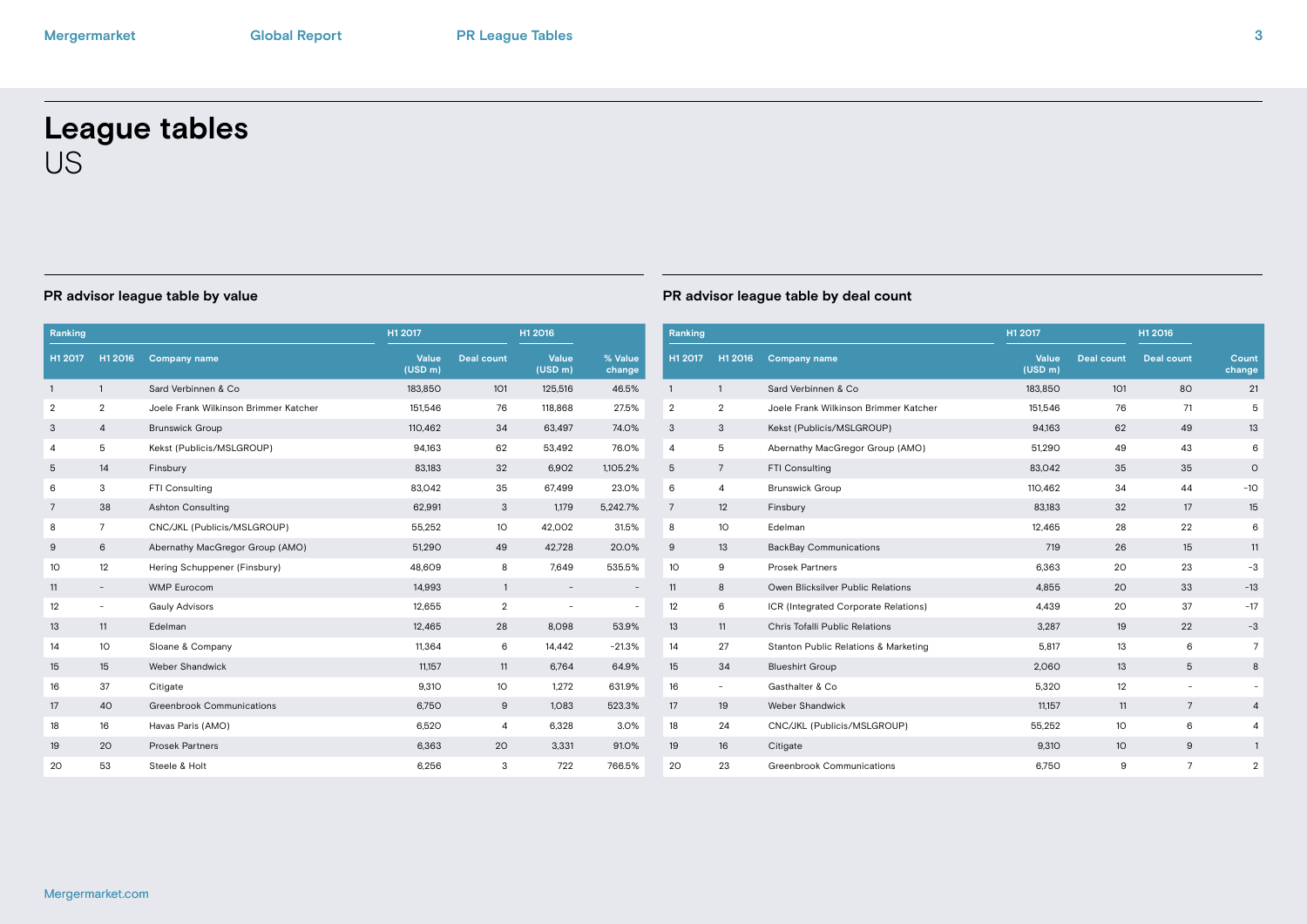# **League tables** Europe

| H1 2016<br>H1 2017<br>$\overline{1}$<br>$\overline{2}$<br>6<br>5<br>11 | <b>Company name</b><br><b>Brunswick Group</b><br>FTI Consulting<br>Sard Verbinnen & Co |                                       | Value<br>(USD m)<br>161,821<br>92,520 | <b>Deal count</b><br>51 | Value<br>(USD m)<br>111,829 | % Value<br>change<br>44.7% | H1 2017<br>$\mathbf{1}$ | H1 2016        | <b>Company name</b>    |
|------------------------------------------------------------------------|----------------------------------------------------------------------------------------|---------------------------------------|---------------------------------------|-------------------------|-----------------------------|----------------------------|-------------------------|----------------|------------------------|
|                                                                        |                                                                                        |                                       |                                       |                         |                             |                            |                         |                |                        |
|                                                                        |                                                                                        |                                       |                                       |                         |                             |                            |                         | $\overline{2}$ | FTI Consulting         |
|                                                                        |                                                                                        |                                       |                                       | 76                      | 60,501                      | 52.9%                      | $\overline{2}$          | 1              | <b>Brunswick Group</b> |
|                                                                        |                                                                                        |                                       | 86,923                                | 22                      | 30,252                      | 187.3%                     | 3                       | 7              | Citigate               |
|                                                                        |                                                                                        | Kekst (Publicis/MSLGROUP)             | 81,286                                | 24                      | 41,616                      | 95.3%                      | 4                       | 4              | Maitland (AMO)         |
|                                                                        | Finsbury                                                                               |                                       | 78,472                                | 31                      | 14,840                      | 428.8%                     | 5                       | 5              | Finsbury               |
| 48                                                                     | <b>Ashton Consulting</b>                                                               |                                       | 60,567                                | $\overline{1}$          | 1,179                       | 5,037.2%                   | 6                       | 6              | Greenbrook Com         |
| $7\overline{ }$                                                        |                                                                                        | Hering Schuppener (Finsbury)          | 56,498                                | 15                      | 28,851                      | 95.8%                      | 7                       | 18             | Kekst (Publicis/M      |
| 12                                                                     |                                                                                        | Joele Frank Wilkinson Brimmer Katcher | 55,747                                | 13                      | 14,109                      | 295.1%                     | 8                       | 19             | Sard Verbinnen &       |
| 3                                                                      |                                                                                        | CNC/JKL (Publicis/MSLGROUP)           | 53,345                                | 21                      | 50,403                      | 5.8%                       | 9                       | 11             | CNC/JKL (Public        |
| 16                                                                     | Estudio de Comunicacion                                                                |                                       | 37,261                                | 9                       | 7,475                       | 398.5%                     | 10                      | 29             | Powerscourt            |
| 15                                                                     | LLORENTE & CUENCA (AMO)                                                                |                                       | 34,389                                | 6                       | 7,972                       | 331.4%                     | 11                      | 8              | Tulchan Commur         |
| 29                                                                     | <b>Community Group</b>                                                                 |                                       | 34,071                                | 13                      | 3,178                       | 972.1%                     | 12                      | 20             | Havas Paris (AMO       |
| 10                                                                     | Maitland (AMO)                                                                         |                                       | 33,653                                | 36                      | 15,494                      | 117.2%                     | 13                      | 17             | Barabino & Partn       |
| 14                                                                     | Havas Paris (AMO)                                                                      |                                       | 18,134                                | 19                      | 7,989                       | 127.0%                     | 14                      | 14             | Hering Schupper        |
| 26                                                                     | <b>Tulchan Communications</b>                                                          |                                       | 14,799                                | 20                      | 3,698                       | 300.2%                     | 15                      | 23             | MHP Communica          |
| $\overline{\phantom{a}}$                                               | Gauly Advisors                                                                         |                                       | 12,993                                | 3                       |                             |                            | 16                      | 22             | Publicis Consulta      |
| 19                                                                     | <b>Greenbrook Communications</b>                                                       |                                       | 12,100                                | 28                      | 6,199                       | 95.2%                      | 17                      | 28             | Hawthorn               |
| 20                                                                     | Citigate                                                                               |                                       | 11,290                                | 40                      | 5,329                       | 111.9%                     | 18                      | 3              | Image Sept             |
| 33                                                                     | Powerscourt                                                                            |                                       | 10,786                                | 21                      | 2,523                       | 327.5%                     | 19                      | 25             | Joele Frank Wilki      |
| 8                                                                      |                                                                                        | Abernathy MacGregor Group (AMO)       | 9,496                                 | 9                       | 16,816                      | $-43.5%$                   | 20                      | 9              | Community Grou         |
|                                                                        |                                                                                        |                                       |                                       |                         |                             |                            |                         |                |                        |

| Ranking         |                |                                          | H1 2017          |                   | H1 2016           |                  |
|-----------------|----------------|------------------------------------------|------------------|-------------------|-------------------|------------------|
| H1 2017         | H1 2016        | <b>Company name</b>                      | Value<br>(USD m) | <b>Deal count</b> | <b>Deal count</b> | Count<br>change  |
| $\mathbf{1}$    | 2              | FTI Consulting                           | 92,520           | 76                | 73                | 3                |
| $\overline{2}$  | $\mathbf{1}$   | <b>Brunswick Group</b>                   | 161,821          | 51                | 73                | $-22$            |
| 3               | $\overline{7}$ | Citigate                                 | 11,290           | 40                | 25                | 15               |
| $\overline{4}$  | 4              | Maitland (AMO)                           | 33,653           | 36                | 38                | $-2$             |
| 5               | 5              | Finsbury                                 | 78,472           | 31                | 37                | $-6$             |
| 6               | 6              | Greenbrook Communications                | 12,100           | 28                | 30                | $-2$             |
| $\overline{7}$  | 18             | Kekst (Publicis/MSLGROUP)                | 81,286           | 24                | 15                | $\boldsymbol{9}$ |
| 8               | 19             | Sard Verbinnen & Co.                     | 86,923           | 22                | 15                | $\overline{7}$   |
| 9               | 11             | CNC/JKL (Publicis/MSLGROUP)              | 53,345           | 21                | 19                | 2                |
| 10 <sup>1</sup> | 29             | Powerscourt                              | 10,786           | 21                | 11                | 10               |
| 11              | 8              | <b>Tulchan Communications</b>            | 14,799           | 20                | 22                | $-2$             |
| 12              | 20             | Havas Paris (AMO)                        | 18,134           | 19                | 14                | 5                |
| 13              | 17             | <b>Barabino &amp; Partners</b>           | 3,342            | 17                | 16                | $\mathbf{1}$     |
| 14              | 14             | Hering Schuppener (Finsbury)             | 56,498           | 15                | 17                | $-2$             |
| 15              | 23             | <b>MHP Communications</b>                | 274              | 15                | 14                | $\overline{1}$   |
| 16              | 22             | Publicis Consultants (Publicis/MSLGROUP) | 7.926            | 14                | 14                | $\circ$          |
| 17              | 28             | Hawthorn                                 | 519              | 14                | 12                | 2                |
| 18              | 3              | Image Sept                               | 317              | 14                | 40                | $-26$            |
| 19              | 25             | Joele Frank Wilkinson Brimmer Katcher    | 55,747           | 13                | 12                | $\mathbf{1}$     |
| 20              | 9              | <b>Community Group</b>                   | 34,071           | 13                | 21                | $-8$             |
|                 |                |                                          |                  |                   |                   |                  |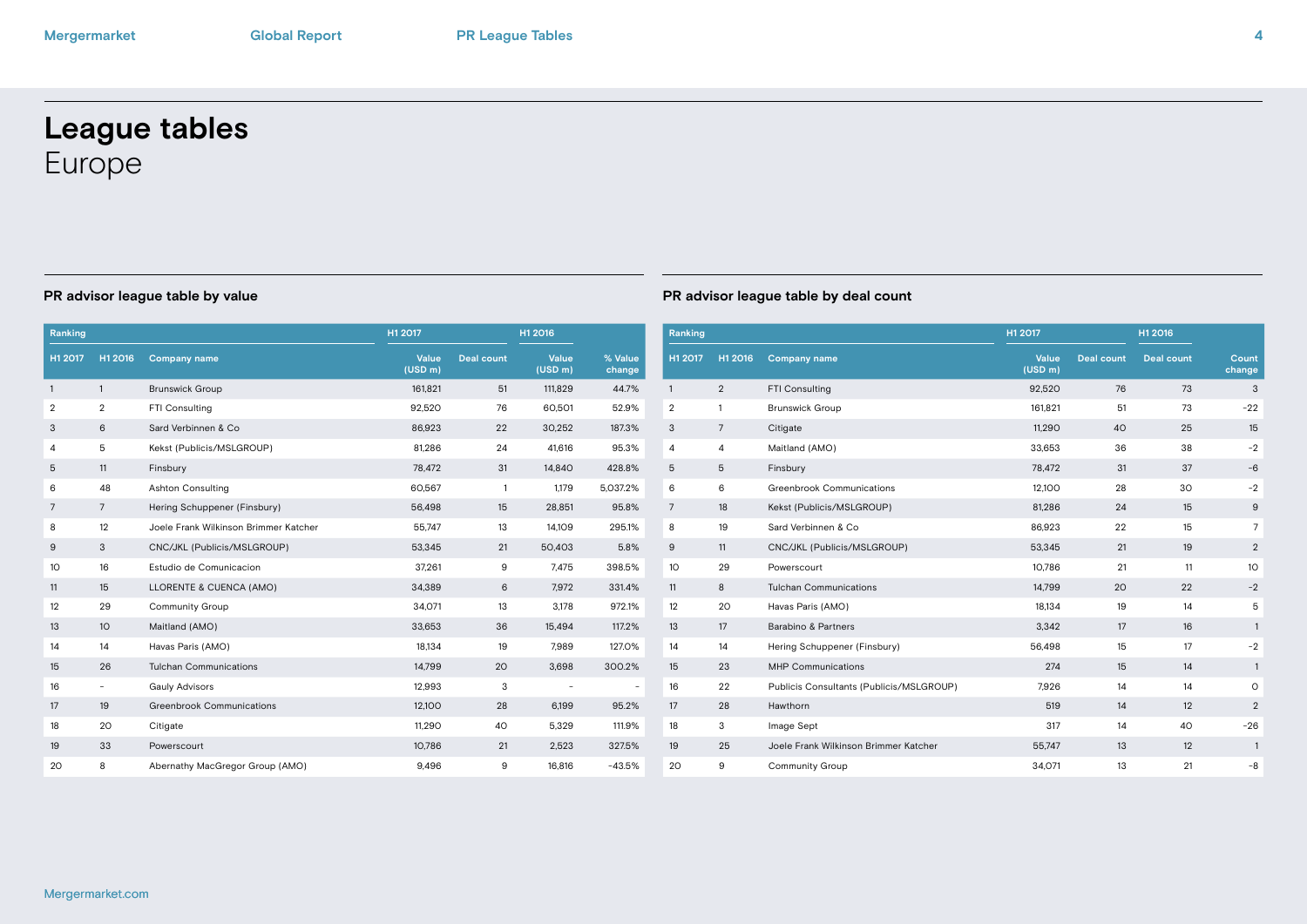# **League tables** UK

| Ranking         |                          |                                       | H1 2017          |                   | H1 2016          |                          | Ranking         |                 |                |
|-----------------|--------------------------|---------------------------------------|------------------|-------------------|------------------|--------------------------|-----------------|-----------------|----------------|
| H1 2017         | H1 2016                  | <b>Company name</b>                   | Value<br>(USD m) | <b>Deal count</b> | Value<br>(USD m) | % Value<br>change        | H1 2017         | H1 2016         | C <sub>0</sub> |
| $\mathbf{1}$    | $\mathbf{1}$             | <b>Brunswick Group</b>                | 92,432           | 26                | 22,202           | 316.3%                   | $\mathbf{1}$    | $\mathbf{1}$    | FT             |
| $\overline{2}$  | 3                        | FTI Consulting                        | 74,846           | 49                | 11,393           | 556.9%                   | $\overline{2}$  | 3               | M              |
| 3               | $\overline{2}$           | Sard Verbinnen & Co.                  | 64,668           | 11                | 15,923           | 306.1%                   | 3               | $\overline{2}$  | Br             |
| 4               | $\sim$                   | <b>Ashton Consulting</b>              | 60,567           | $\mathbf{1}$      | ÷                |                          | 4               | 5               | Gr             |
| 5               | 5                        | Maitland (AMO)                        | 33,653           | 35                | 6,943            | 384.7%                   | 5               | 6               | Tu             |
| 6               | 4                        | Finsbury                              | 22,746           | 19                | 8,391            | 171.1%                   | 6               | 12              | Ci             |
| $7\overline{ }$ | 36                       | Kekst (Publicis/MSLGROUP)             | 20,799           | 11                | 591              | 3,419.3%                 | $\overline{7}$  | $\overline{4}$  | Fir            |
| 8               | 10                       | <b>Tulchan Communications</b>         | 14,799           | 20                | 3,698            | 300.2%                   | 8               | 18              | Po             |
| 9               | 6                        | Joele Frank Wilkinson Brimmer Katcher | 9,788            | 7                 | 5,206            | 88.0%                    | 9               | 11              | M              |
| 10 <sup>°</sup> | 24                       | Powerscourt                           | 8,611            | 15                | 1,206            | 614.0%                   | 10 <sup>°</sup> | 8               | Ci             |
| 11              | 87                       | Temple Bar Advisory                   | 5,976            | 6                 |                  |                          | 11              | 15              | $H\varepsilon$ |
| 12              | 8                        | Greenbrook Communications             | 5,440            | 21                | 4,805            | 13.2%                    | 12              | 17              | $S\epsilon$    |
| 13              | $\overline{\phantom{a}}$ | Comir                                 | 5,362            | $\mathbf{1}$      |                  | $\overline{\phantom{a}}$ | 13              | 37              | Ke             |
| 14              | $\sim$                   | Teneo Blue Rubicon                    | 4.757            | 6                 | ÷                | $\overline{\phantom{a}}$ | 14              | 13              | Be             |
| 15              | 23                       | Citigate                              | 3,526            | 20                | 1,308            | 169.6%                   | 15              | 16              | Bι             |
| 16              |                          | Pegasus Public Relations              | 2,254            | $\mathbf{1}$      | ÷                | $\overline{\phantom{a}}$ | 16              | $\overline{7}$  | In:            |
| 17              | 17                       | <b>Instinctif Partners</b>            | 1,938            | 9                 | 1,949            | $-0.6%$                  | 17              | 31              | Re             |
| 18              | 11                       | Bell Pottinger Financial & Corporate  | 1,886            | 10                | 3,129            | $-39.7%$                 | 18              | 26              | Jc             |
| 19              | 14                       | Abernathy MacGregor Group (AMO)       | 1,790            | 5                 | 2,290            | $-21.8%$                 | 19              | 10 <sup>°</sup> | Kε             |
| 20              | 18                       | Hering Schuppener (Finsbury)          | 1,675            | 4                 | 1,795            | $-6.7%$                  | 20              | 34              | Te             |

| Ranking        |                |                                       | H1 2017          |                   | H1 2016           |                 |
|----------------|----------------|---------------------------------------|------------------|-------------------|-------------------|-----------------|
| H1 2017        | H1 2016        | <b>Company name</b>                   | Value<br>(USD m) | <b>Deal count</b> | <b>Deal count</b> | Count<br>change |
| $\mathbf{1}$   | $\mathbf{1}$   | FTI Consulting                        | 74,846           | 49                | 41                | 8               |
| $\overline{2}$ | 3              | Maitland (AMO)                        | 33,653           | 35                | 31                | 4               |
| 3              | 2              | <b>Brunswick Group</b>                | 92,432           | 26                | 38                | $-12$           |
| 4              | 5              | Greenbrook Communications             | 5,440            | 21                | 25                | $-4$            |
| 5              | 6              | <b>Tulchan Communications</b>         | 14,799           | 20                | 22                | $-2$            |
| 6              | 12             | Citigate                              | 3,526            | 20                | 11                | 9               |
| $\overline{7}$ | $\overline{4}$ | Finsbury                              | 22,746           | 19                | 25                | $-6$            |
| 8              | 18             | Powerscourt                           | 8,611            | 15                | 8                 | $\overline{7}$  |
| 9              | 11             | <b>MHP Communications</b>             | 268              | 14                | 12                | 2               |
| 10             | 8              | CityPress PR                          | 360              | 12                | 17                | $-5$            |
| 11             | 15             | Hawthorn                              | 318              | 12                | 9                 | 3               |
| 12             | 17             | Sard Verbinnen & Co.                  | 64,668           | 11                | 8                 | 3               |
| 13             | 37             | Kekst (Publicis/MSLGROUP)             | 20,799           | 11                | 3                 | 8               |
| 14             | 13             | Bell Pottinger Financial & Corporate  | 1,886            | 10                | 10                | O               |
| 15             | 16             | <b>Buchanan Communications</b>        | 228              | 10                | 9                 | $\mathbf{1}$    |
| 16             | $\overline{7}$ | <b>Instinctif Partners</b>            | 1,938            | 9                 | 19                | $-10$           |
| 17             | 31             | <b>Redleaf Polhill</b>                | 523              | $9\,$             | $\overline{4}$    | 5               |
| 18             | 26             | Joele Frank Wilkinson Brimmer Katcher | 9,788            | 7                 | $\overline{4}$    | 3               |
| 19             | 10             | Kable Communication Finance           | 258              | $\overline{7}$    | 12                | $-5$            |
| 20             | 34             | Temple Bar Advisory                   | 5,976            | 6                 | 4                 | $\overline{2}$  |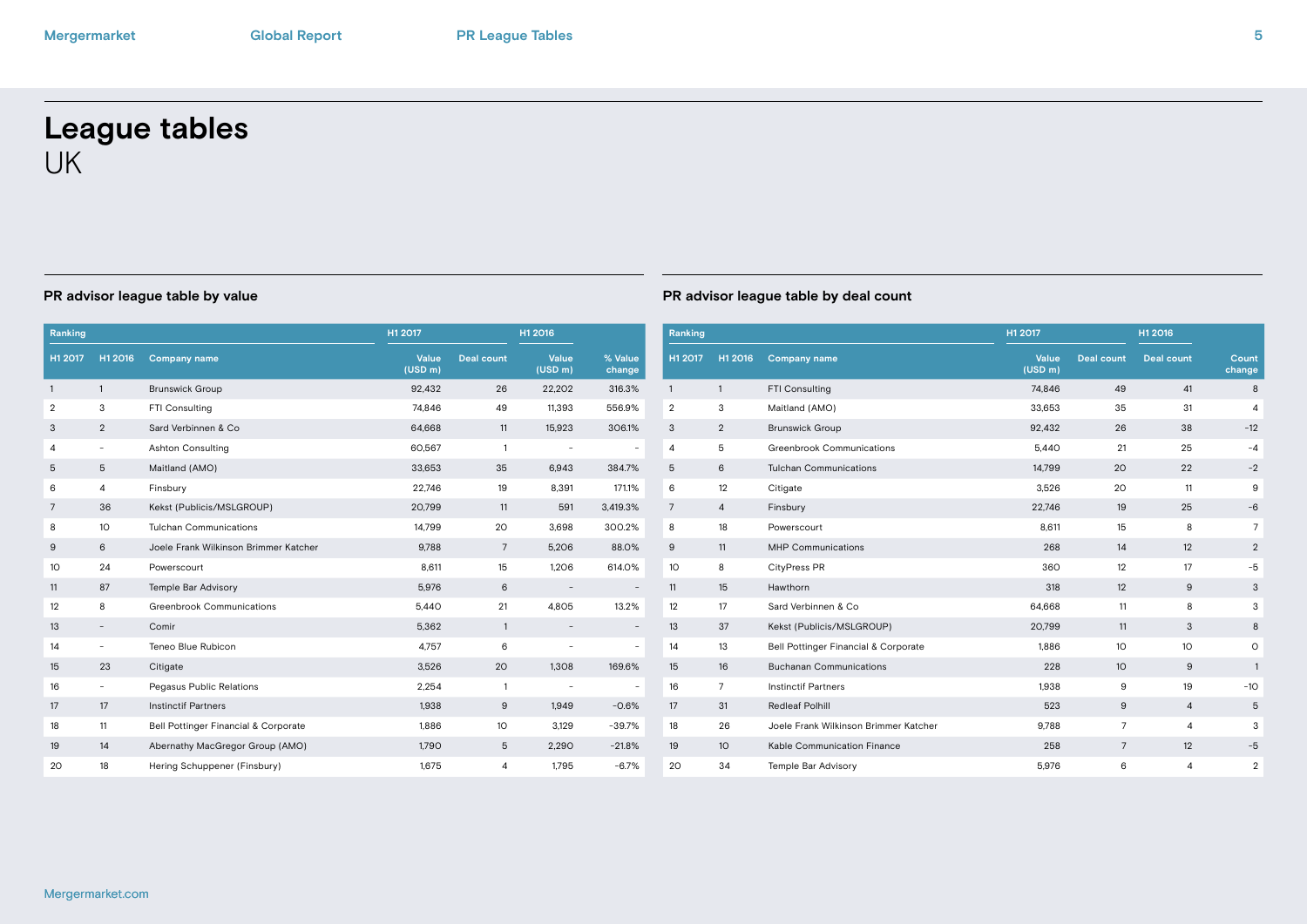# **League tables Germany**

| Ranking        |                          |                                       | H1 2017          |                   | H1 2016          |                          | R              |
|----------------|--------------------------|---------------------------------------|------------------|-------------------|------------------|--------------------------|----------------|
| H1 2017        | H1 2016                  | <b>Company name</b>                   | Value<br>(USD m) | <b>Deal count</b> | Value<br>(USD m) | % Value<br>change        | Н              |
| $\mathbf{1}$   | $\mathbf{1}$             | Hering Schuppener (Finsbury)          | 53,723           | 13                | 27,724           | 93.8%                    | $\mathbf{1}$   |
| $\overline{2}$ | 4                        | CNC/JKL (Publicis/MSLGROUP)           | 48,987           | 14                | 7,942            | 516.8%                   | $\overline{2}$ |
| 3              | 10                       | Kekst (Publicis/MSLGROUP)             | 48,133           | 5                 | 4,100            | 1,074.0%                 | 3              |
| 4              | 11                       | Finsbury                              | 45,923           | $\overline{2}$    | 3,688            | 1,145.2%                 | 4              |
| 5              | 12                       | Edelman                               | 5,165            | $\overline{4}$    | 3,646            | 41.7%                    | 5              |
| 6              | $\overline{2}$           | <b>Brunswick Group</b>                | 3,243            | 8                 | 14,964           | $-78.3%$                 | 6              |
| $\overline{7}$ | 25                       | Cometis                               | 1.279            | 6                 | 155              | 725.2%                   | 7              |
| 8              | 65                       | <b>Tulchan Communications</b>         | 1.107            | $\overline{2}$    | ÷                | ٠                        | 8              |
| 9              | 40                       | Maitland (AMO)                        | 870              | 5                 |                  |                          | 9              |
| $10 =$         | -                        | <b>Clermont Partners</b>              | 796              | 1                 | ۰                | $\overline{\phantom{a}}$ | 1 <sup>1</sup> |
| $10 =$         | 23                       | Greenbrook Communications             | 796              | $\mathbf{1}$      | 255              | 212.2%                   | 1              |
| 12             | 34                       | <b>Instinctif Partners</b>            | 347              | 1                 | 30               | 1,056.7%                 | 1              |
| 13             | $\overline{\phantom{a}}$ | <b>Gauly Advisors</b>                 | 338              | $\mathbf{1}$      |                  |                          | 1              |
| $14 =$         | -                        | <b>BackBay Communications</b>         | 320              | 1                 | ۰                | $\overline{\phantom{a}}$ | 1.             |
| $14 =$         | $\qquad \qquad -$        | Feinstein Keane Partners              | 320              | $\mathbf{1}$      |                  |                          | 1              |
| 16             | $\overline{7}$           | FTI Consulting                        | 285              | 10 <sup>°</sup>   | 4,727            | $-94.0%$                 | $\mathbf{1}$   |
| 17             | 24                       | Hawthorn                              | 201              | 3                 | 204              | $-1.5%$                  | $\mathbf{1}$   |
| $18 =$         | 43                       | Citigate                              | 198              | $\mathbf{1}$      |                  |                          | $\mathcal{U}$  |
| $18 =$         | 14                       | Joele Frank Wilkinson Brimmer Katcher | 198              | $\mathbf{1}$      | 2,421            | $-91.8%$                 | 1              |
| 20             |                          | <b>GW Communications</b>              | 166              | 1                 |                  | $\overline{\phantom{m}}$ | $\mathbf{1}$   |
|                |                          |                                       |                  |                   |                  |                          |                |

| <u>Ranking</u> |                          |                                         | H1 2017                  |                   | H1 2016                  |                          |
|----------------|--------------------------|-----------------------------------------|--------------------------|-------------------|--------------------------|--------------------------|
| H1 2017        | H1 2016                  | <b>Company name</b>                     | Value<br>(USD m)         | <b>Deal count</b> | <b>Deal count</b>        | Count<br>change          |
| 1              | 5                        | CNC/JKL (Publicis/MSLGROUP)             | 48,987                   | 14                | $7\overline{ }$          | $\overline{7}$           |
| 2              | 1                        | Hering Schuppener (Finsbury)            | 53,723                   | 13                | 15                       | $-2$                     |
| 3              | $\overline{2}$           | FTI Consulting                          | 285                      | 10 <sup>°</sup>   | 11                       | $-1$                     |
| 4              | 3                        | <b>Brunswick Group</b>                  | 3,243                    | 8                 | 8                        | O                        |
| 5              | $\overline{4}$           | Ira Wuelfing Kommunikation              |                          | 8                 | 8                        | O                        |
| 6              | 10                       | Cometis                                 | 1.279                    | 6                 | 4                        | $\overline{2}$           |
| 7              | 17                       | Kekst (Publicis/MSLGROUP)               | 48,133                   | 5                 | $\overline{2}$           | 3                        |
| 8              | 22                       | Maitland (AMO)                          | 870                      | 5                 | 2                        | 3                        |
| 9              | 18                       | Edelman                                 | 5,165                    | $\overline{4}$    | 2                        | $\overline{2}$           |
| 10             | 12                       | Charles Barker Corporate Communications | $\overline{\phantom{m}}$ | 4                 | 3                        | 1                        |
| 11             | $7\overline{ }$          | Hawthorn                                | 201                      | 3                 | 6                        | $-3$                     |
| 12             | 35                       | Camarco                                 | ٠                        | 3                 | 1                        | $\overline{2}$           |
| 13             | 8                        | Finsbury                                | 45,923                   | $\overline{2}$    | 5                        | $-3$                     |
| 14             | 65                       | <b>Tulchan Communications</b>           | 1,107                    | $\overline{2}$    | $\mathbf{1}$             | $\mathbf{1}$             |
| 15             | $\overline{\phantom{a}}$ | Sard Verbinnen & Co                     | 90                       | $\overline{2}$    | $\qquad \qquad -$        |                          |
| 16             | 33                       | Citadel Magnus                          | 41                       | $\overline{2}$    | 1                        | 1                        |
| 17             | 27                       | Powerscourt                             | 15                       | 2                 | $\mathbf{1}$             | $\mathbf{1}$             |
| $18 =$         | $\overline{\phantom{a}}$ | Actus Finance                           | ٠                        | $\mathbf{2}$      | $\overline{\phantom{0}}$ | $\overline{\phantom{a}}$ |
| $18 =$         | $\overline{\phantom{a}}$ | <b>Barabino &amp; Partners</b>          |                          | $\overline{2}$    | $\overline{\phantom{a}}$ |                          |
| $18 =$         | ٠                        | Dictum Media                            |                          | $\overline{2}$    | -                        | -                        |
| 18=            |                          | <b>Edifice Communication</b>            |                          | $\overline{2}$    |                          |                          |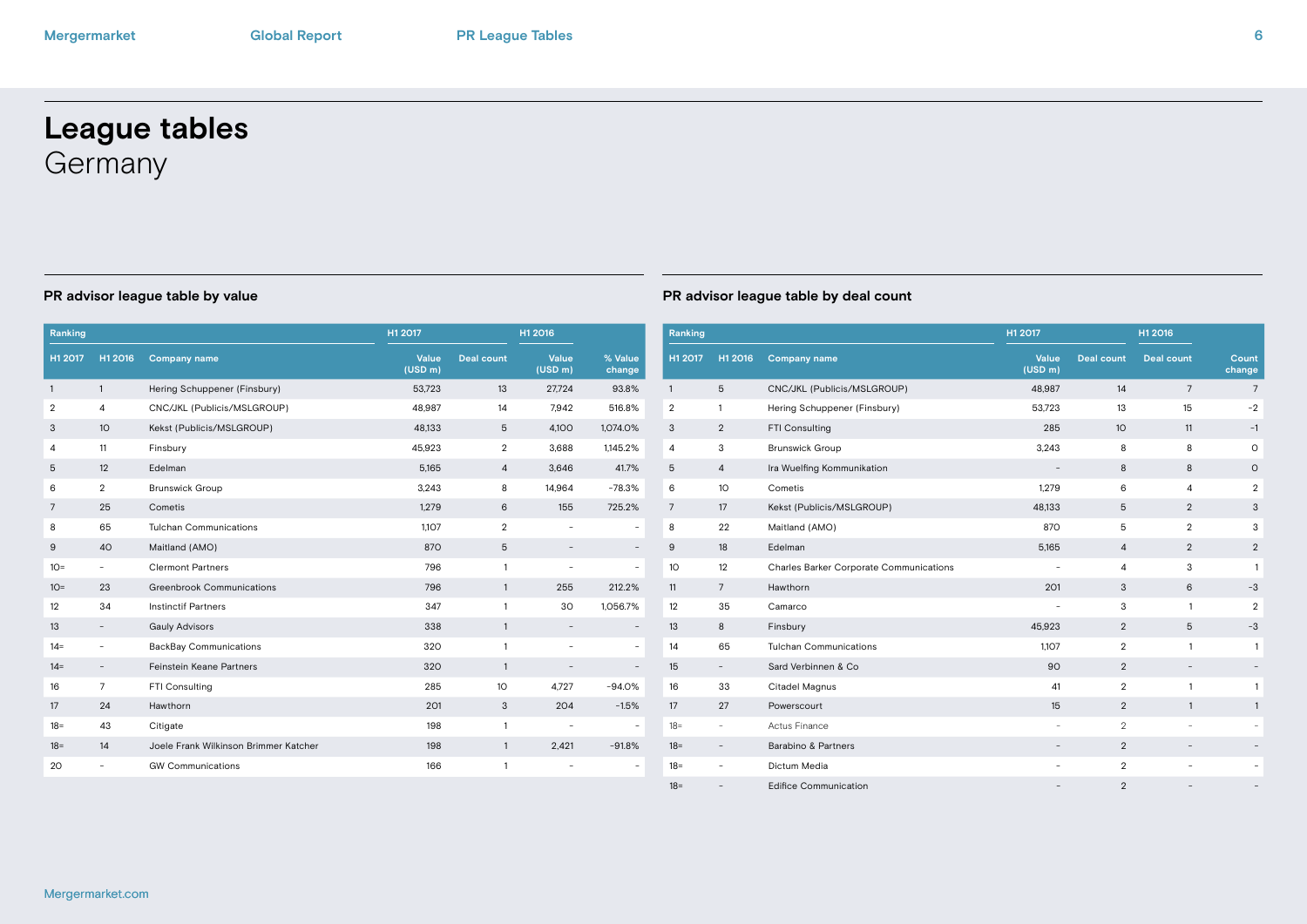# **League tables** France

| Ranking        |                          |                                          | H1 2017          |                   | H1 2016                  |                          | Ranking        |                 |              |
|----------------|--------------------------|------------------------------------------|------------------|-------------------|--------------------------|--------------------------|----------------|-----------------|--------------|
| H1 2017        | H1 2016                  | <b>Company name</b>                      | Value<br>(USD m) | <b>Deal count</b> | Value<br>(USD m)         | % Value<br>change        | H1 2017        | H1 2016         | Com          |
| $\mathbf{1}$   | 6                        | <b>Brunswick Group</b>                   | 31,944           | 15                | 3,944                    | 709.9%                   | $\mathbf{1}$   | 3               | Hava         |
| $\overline{2}$ | $\overline{2}$           | Havas Paris (AMO)                        | 18,114           | 17                | 7,989                    | 126.7%                   | $\overline{2}$ | 4               | Citig        |
| 3              | 4                        | FTI Consulting                           | 11,304           | 12                | 5,402                    | 109.3%                   | 3              | $\overline{2}$  | <b>Bruns</b> |
| 4              | 15                       | Sard Verbinnen & Co.                     | 10,146           | 3                 | 1,140                    | 790.0%                   | $\overline{4}$ | 5               | Publi        |
| 5              | 38                       | Kekst (Publicis/MSLGROUP)                | 9,806            | 5                 | 40                       | 24,415.0%                | 5              | $\mathbf{1}$    | Imag         |
| 6              | $\overline{\phantom{a}}$ | <b>Chandos Communications</b>            | 8,846            | $\overline{1}$    | $\overline{\phantom{a}}$ | $\overline{\phantom{a}}$ | 6              | 6               | FTI C        |
| $\overline{7}$ | 9                        | Publicis Consultants (Publicis/MSLGROUP) | 7,926            | 14                | 2,722                    | 191.2%                   | $\overline{7}$ | $7\overline{ }$ | Head         |
| $8=$           | $\overline{\phantom{a}}$ | <b>Montfort Communications</b>           | 7,299            | $\overline{1}$    | $\overline{\phantom{a}}$ |                          | 8              | 10              | Actus        |
| $8=$           | 12                       | <b>SEC</b>                               | 7,299            | $\overline{1}$    | 1,710                    | 326.8%                   | 9              | 12              | Kable        |
| 10             | 14                       | Steele & Holt                            | 5,195            | $\overline{7}$    | 1,222                    | 325.1%                   | 10             | 9               | Steel        |
| 11             | 11                       | <b>Greenbrook Communications</b>         | 2,556            | 4                 | 1,775                    | 44.0%                    | 11             | 11              | <b>CTC</b>   |
| 12             | 19                       | CNC/JKL (Publicis/MSLGROUP)              | 2,191            | 3                 | 660                      | 232.0%                   | 12             | 16              | Maitl        |
| 13             | $\mathbf{1}$             | Hering Schuppener (Finsbury)             | 2,191            | $\overline{2}$    | 16,370                   | $-86.6%$                 | 13             | 21              | Kekst        |
| 14             | $\sim$                   | Rumeur Publique                          | 1,920            | $\overline{2}$    | $\overline{\phantom{a}}$ | $\sim$                   | 14             | 15              | Gree         |
| 15             | $7\overline{ }$          | Citigate                                 | 1,136            | 17                | 3,674                    | $-69.1%$                 | 15             | 20              | Actifi       |
| 16             | 5                        | Joele Frank Wilkinson Brimmer Katcher    | 798              | $\overline{2}$    | 4,552                    | $-82.5%$                 | $16 =$         | 52              | Cico         |
| 17             | 31                       | <b>CTCom</b>                             | 776              | 6                 | 186                      | 317.2%                   | $16 =$         | 67              | Shan         |
| 18             | 21                       | Edelman                                  | 680              | $\overline{2}$    | 545                      | 24.8%                    | 18             | 34              | Sard         |
| 19             | $\overline{\phantom{0}}$ | Estudio de Comunicacion                  | 674              | $\mathbf{1}$      | $\overline{\phantom{a}}$ |                          | 19             | 23              | CNC          |
| 20             | 25                       | Image Building                           | 672              | 3                 | 381                      | 76.4%                    | 20             | 26              | Imag         |
|                |                          |                                          |                  |                   |                          |                          |                |                 |              |

| Ranking        |                 |                                          | H1 2017          |                   | H1 2016           |                 |
|----------------|-----------------|------------------------------------------|------------------|-------------------|-------------------|-----------------|
| H1 2017        | H1 2016         | <b>Company name</b>                      | Value<br>(USD m) | <b>Deal count</b> | <b>Deal count</b> | Count<br>change |
| $\mathbf{1}$   | 3               | Havas Paris (AMO)                        | 18,114           | 17                | 14                | 3               |
| $\overline{2}$ | $\overline{4}$  | Citigate                                 | 1,136            | 17                | 13                | 4               |
| 3              | 2               | <b>Brunswick Group</b>                   | 31,944           | 15                | 19                | $-4$            |
| 4              | 5               | Publicis Consultants (Publicis/MSLGROUP) | 7.926            | 14                | 13                | $\mathbf{1}$    |
| 5              | $\mathbf{1}$    | Image Sept                               | 317              | 14                | 38                | $-24$           |
| 6              | 6               | FTI Consulting                           | 11,304           | 12                | 11                | 1               |
| $\overline{7}$ | $7\overline{ }$ | <b>HeadLand Consultancy</b>              | 650              | 9                 | 10                | $-1$            |
| 8              | 10              | Actus Finance                            | 314              | 9                 | 8                 | 1               |
| 9              | 12              | Kable Communication Finance              | 40               | 8                 | 7                 | $\mathbf{1}$    |
| 10             | 9               | Steele & Holt                            | 5,195            | $7\overline{ }$   | 8                 | $-1$            |
| 11             | 11              | <b>CTCom</b>                             | 776              | 6                 | 8                 | $-2$            |
| 12             | 16              | Maitland (AMO)                           | 615              | 6                 | 4                 | $\overline{2}$  |
| 13             | 21              | Kekst (Publicis/MSLGROUP)                | 9,806            | 5                 | 3                 | 2               |
| 14             | 15              | Greenbrook Communications                | 2,556            | $\overline{4}$    | $\overline{4}$    | $\circ$         |
| 15             | 20              | Actifin                                  | 482              | $\overline{4}$    | 3                 | $\mathbf{1}$    |
| $16 =$         | 52              | Cicommunication                          | ٠                | $\overline{a}$    | $\mathbf{1}$      | 3               |
| $16 =$         | 67              | Shan SA                                  | ÷                | $\overline{4}$    | $\mathbf{1}$      | 3               |
| 18             | 34              | Sard Verbinnen & Co.                     | 10,146           | 3                 | $\mathbf{1}$      | $\overline{2}$  |
| 19             | 23              | CNC/JKL (Publicis/MSLGROUP)              | 2,191            | 3                 | $\overline{2}$    | $\mathbf{1}$    |
| 20             | 26              | Image Building                           | 672              | 3                 | $\overline{2}$    | 1               |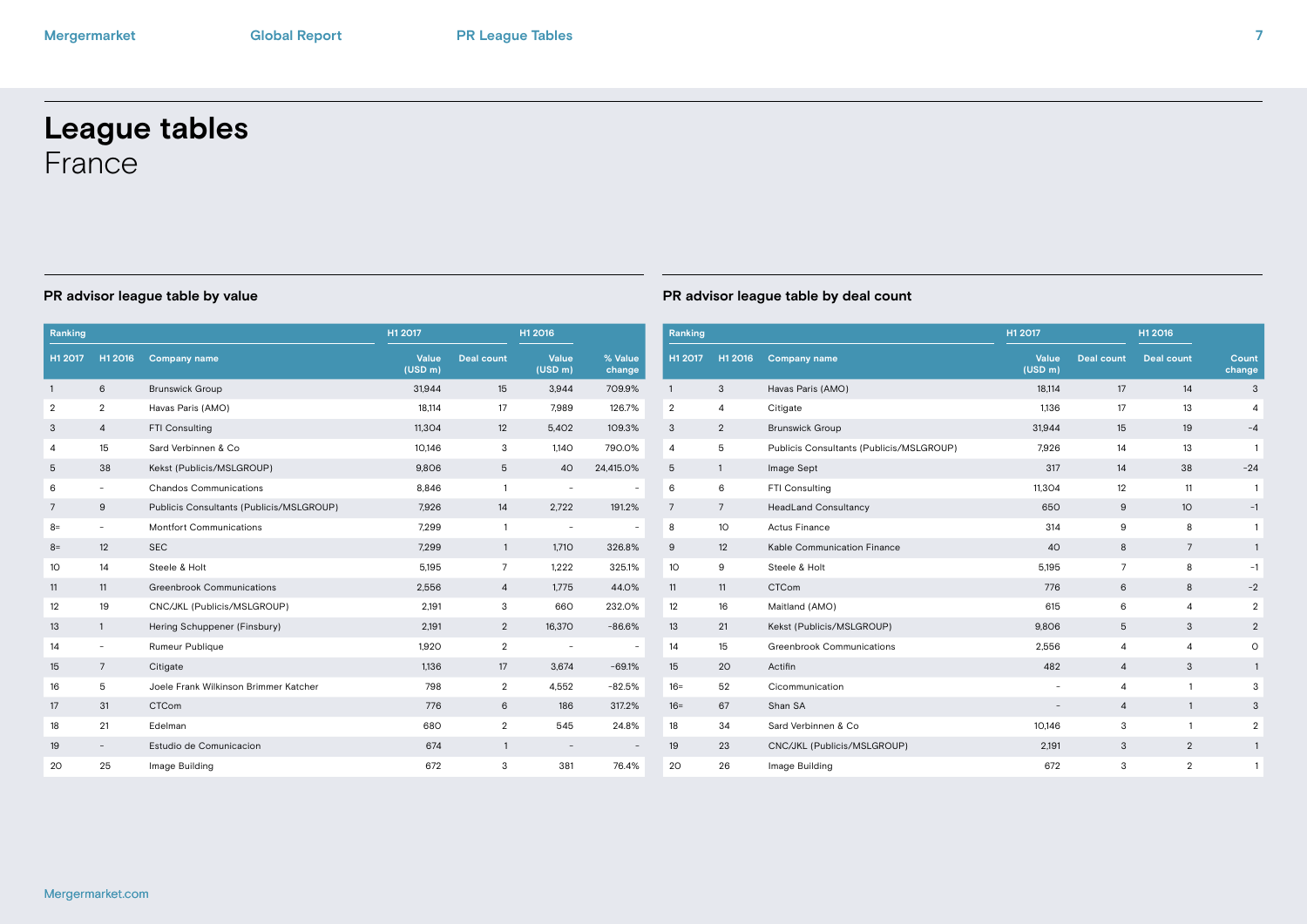# **League tables** Italy

| Ranking        |                          | H1 2017                                 |                  | H1 2016           |                          | Ranking                  |                 |                          |
|----------------|--------------------------|-----------------------------------------|------------------|-------------------|--------------------------|--------------------------|-----------------|--------------------------|
| H1 2017        | H1 2016                  | <b>Company name</b>                     | Value<br>(USD m) | <b>Deal count</b> | Value<br>(USD m)         | % Value<br>change        | H1 2017         | H1 2016                  |
| $\mathbf{1}$   | $\mathbf{1}$             | <b>Brunswick Group</b>                  | 58,953           | 5                 | 7,106                    | 729.6%                   | $\mathbf{1}$    | $\overline{2}$           |
| $\overline{2}$ | 4                        | Community Group                         | 33,897           | 11                | 3,178                    | 966.6%                   | $\overline{2}$  | $\mathbf{1}$             |
| $3=$           | $\overline{\phantom{a}}$ | Estudio de Comunicacion                 | 33,177           | $\mathbf{1}$      | $\overline{\phantom{a}}$ |                          | 3               | 4                        |
| $3=$           | $\overline{\phantom{0}}$ | LLORENTE & CUENCA (AMO)                 | 33,177           | $\mathbf{1}$      | $\overline{\phantom{a}}$ | $\overline{\phantom{a}}$ | $\overline{4}$  | 5                        |
| 5              | $\overline{7}$           | Barabino & Partners                     | 3,342            | 15                | 2,278                    | 46.7%                    | 5               | 3                        |
| 6              | 3                        | Ad Hoc Communication (AMO)              | 2,556            | 5                 | 3,697                    | $-30.9%$                 | 6               | $\overline{\phantom{a}}$ |
| $\overline{7}$ | 5                        | Finsbury                                | 1,926            | $\overline{2}$    | 3,004                    | $-35.9%$                 | $\overline{7}$  | 14                       |
| 8              | -                        | Hering Schuppener (Finsbury)            | 1,904            | $\mathbf{1}$      | $\overline{\phantom{a}}$ |                          | 8               | 13                       |
| 9              | $\overline{2}$           | Image Building                          | 805              | 5                 | 4,872                    | $-83.5%$                 | 9               | $\overline{\phantom{a}}$ |
| 10             | 9                        | Greenbrook Communications               | 448              | $\mathbf{1}$      | 1,456                    | $-69.2%$                 | 10 <sup>°</sup> | 12                       |
| 11             | $\overline{\phantom{a}}$ | HeadLand Consultancy                    | 291              | $\overline{2}$    | $\overline{\phantom{a}}$ | $\overline{\phantom{a}}$ | $11 =$          | $\overline{\phantom{a}}$ |
| 12             | 33                       | Tulchan Communications                  | 211              | $\mathbf{1}$      | $\overline{\phantom{a}}$ | $\overline{\phantom{a}}$ | $11 =$          | $\overline{\phantom{a}}$ |
| 13             | 6                        | Moccagatta Pogliani & Associati         | 198              | 4                 | 2,790                    | $-92.9%$                 | 13              | $\overline{\phantom{a}}$ |
| 14             | 26                       | Power Emprise                           | 150              | $\mathbf{1}$      | 8                        | 1,775.0%                 | 14              | $\overline{7}$           |
| 15             | $\overline{\phantom{0}}$ | Close to Media                          | 138              | 5                 | $\overline{\phantom{a}}$ |                          | 15              | 33                       |
| $16 =$         | 8                        | Maitland (AMO)                          | 135              | $\mathbf{1}$      | 2,265                    | $-94.0%$                 | 16              | 27                       |
| $16 =$         | $\overline{\phantom{0}}$ | Tancredi Intelligent Communication      | 135              | $\mathbf{1}$      | $\overline{\phantom{a}}$ | $\overline{\phantom{a}}$ | $17=$           | 6                        |
| 18             | $\overline{\phantom{0}}$ | <b>Finn Partners</b>                    | 128              | $\mathbf{1}$      | $\overline{\phantom{a}}$ | $\sim$                   | $17 =$          | $\overline{\phantom{a}}$ |
| 19             | $\overline{\phantom{a}}$ | Sard Verbinnen & Co                     | 115              | $\mathbf{1}$      | $\overline{\phantom{a}}$ |                          | 19              | ٠                        |
| 20             | $\overline{\phantom{a}}$ | Charles Barker Corporate Communications | 90               | $\mathbf{1}$      | $\overline{\phantom{a}}$ | $\sim$                   | 20              |                          |

| Ranking |                          |                                    | H1 2017          |                   | H1 2016                  |                 |  |
|---------|--------------------------|------------------------------------|------------------|-------------------|--------------------------|-----------------|--|
| H1 2017 | H1 2016                  | <b>Company name</b>                | Value<br>(USD m) | <b>Deal count</b> | <b>Deal count</b>        | Count<br>change |  |
| 1       | $\mathbf{2}$             | Barabino & Partners                | 3,342            | 15                | 16                       | $-1$            |  |
| 2       | 1                        | Community Group                    | 33,897           | 11                | 21                       | $-10$           |  |
| 3       | 4                        | <b>Brunswick Group</b>             | 58,953           | 5                 | 8                        | $-3$            |  |
| 4       | 5                        | Ad Hoc Communication (AMO)         | 2,556            | 5                 | $\overline{7}$           | $-2$            |  |
| 5       | 3                        | Image Building                     | 805              | 5                 | 12                       | $-7$            |  |
| 6       | $\bar{ }$                | Close to Media                     | 138              | 5                 | $\overline{\phantom{a}}$ |                 |  |
| 7       | 14                       | Moccagatta Pogliani & Associati    | 198              | $\overline{4}$    | 2                        | $\overline{2}$  |  |
| 8       | 13                       | Finsbury                           | 1,926            | $\overline{2}$    | $\overline{2}$           | O               |  |
| 9       | $\overline{\phantom{0}}$ | HeadLand Consultancy               | 291              | 2                 |                          |                 |  |
| 10      | 12                       | True Relazioni Pubbliche           |                  | $\overline{2}$    | 3                        | $-1$            |  |
| $11 =$  | $\overline{\phantom{0}}$ | Estudio de Comunicacion            | 33,177           | $\mathbf{1}$      | $\overline{\phantom{a}}$ |                 |  |
| $11 =$  | $\overline{\phantom{0}}$ | LLORENTE & CUENCA (AMO)            | 33,177           | 1                 | ٠                        |                 |  |
| 13      | $\qquad \qquad -$        | Hering Schuppener (Finsbury)       | 1,904            | $\mathbf{1}$      | $\overline{\phantom{a}}$ |                 |  |
| 14      | 7                        | Greenbrook Communications          | 448              | 1                 | 5                        | $-4$            |  |
| 15      | 33                       | <b>Tulchan Communications</b>      | 211              | $\mathbf{1}$      | $\mathbf{1}$             | O               |  |
| 16      | 27                       | Power Emprise                      | 150              | $\mathbf{1}$      | $\mathbf{1}$             | $\circ$         |  |
| $17 =$  | 6                        | Maitland (AMO)                     | 135              | $\mathbf{1}$      | 5                        | $-4$            |  |
| $17 =$  | -                        | Tancredi Intelligent Communication | 135              | $\mathbf{1}$      | $\overline{\phantom{a}}$ |                 |  |
| 19      |                          | <b>Finn Partners</b>               | 128              | $\mathbf{1}$      |                          |                 |  |
| 20      |                          | Sard Verbinnen & Co.               | 115              | $\mathbf{1}$      |                          |                 |  |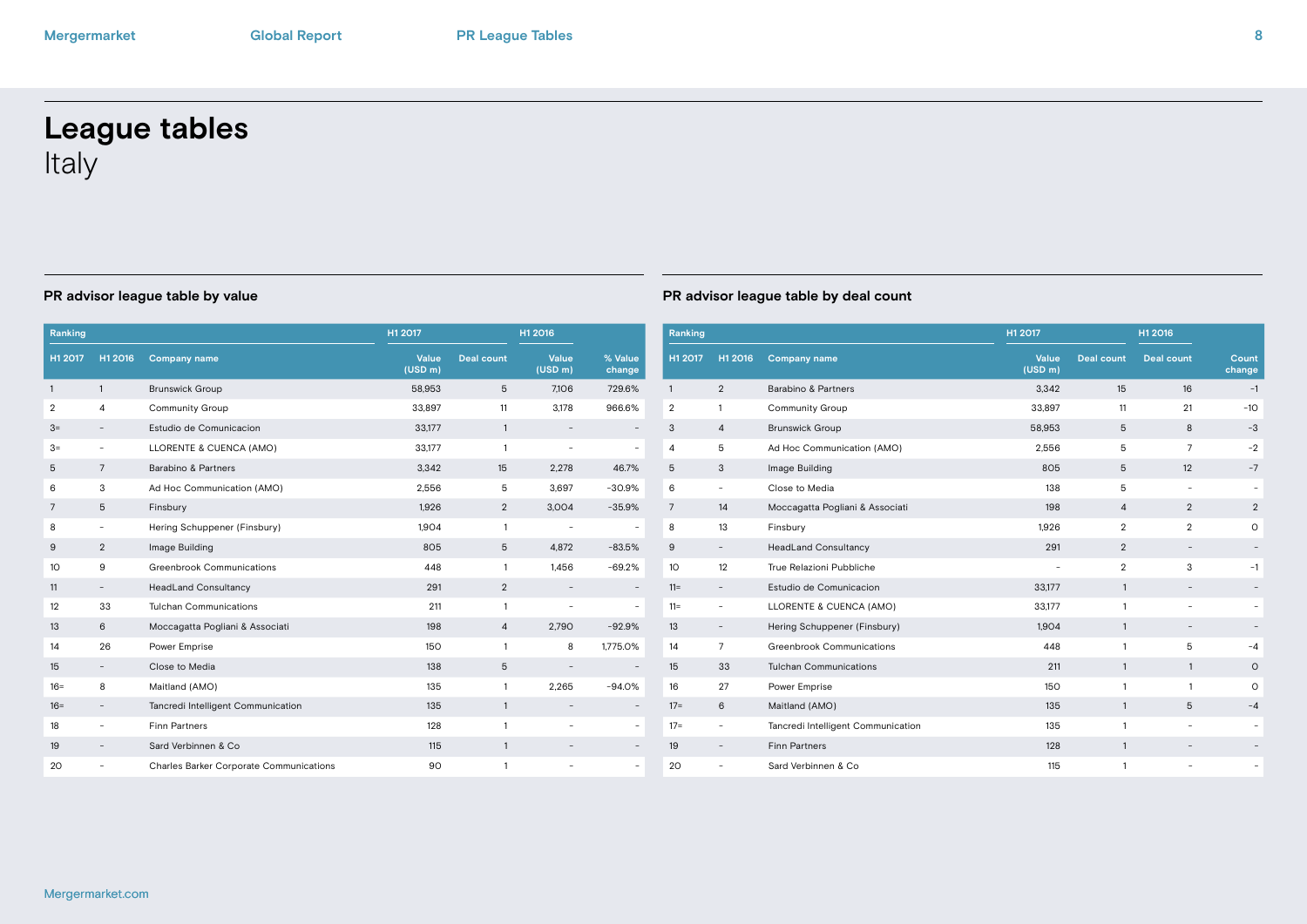# **League tables** Asia-Pacific (excl. Japan)

| Ranking         |                          |                                       | H1 2017          |                   | H1 2016                  |                          | Ranking         |                          |                |  |
|-----------------|--------------------------|---------------------------------------|------------------|-------------------|--------------------------|--------------------------|-----------------|--------------------------|----------------|--|
| H1 2017         | H1 2016                  | <b>Company name</b>                   | Value<br>(USD m) | <b>Deal count</b> | Value<br>(USD m)         | % Value<br>change        | H1 2017         | H1 2016                  | <b>C</b>       |  |
| $\mathbf{1}$    | 17                       | Newgate Communications                | 16,209           | 16                | 1,294                    | 1,152.6%                 | $\mathbf{1}$    | $\overline{4}$           | $S_6$          |  |
| $\overline{2}$  | $\overline{\phantom{a}}$ | Maitland (AMO)                        | 14,311           | $\overline{2}$    |                          |                          | $\overline{2}$  | 9                        | N <sub>6</sub> |  |
| 3               | 27                       | GRACosway                             | 12,606           | 6                 | 706                      | 1,685.6%                 | 3               | $\mathbf{1}$             | Br             |  |
| 4               | 3                        | Sard Verbinnen & Co                   | 11,885           | 17                | 28,813                   | $-58.8%$                 | $\overline{a}$  | 8                        | Ci             |  |
| 5               | $\mathbf{1}$             | <b>Brunswick Group</b>                | 9,012            | 14                | 73,396                   | $-87.7%$                 | $\mathbf 5$     | $\overline{2}$           | F1             |  |
| 6               | 4                        | FTI Consulting                        | 8,587            | 10 <sup>°</sup>   | 18,441                   | $-53.4%$                 | 6               | 6                        | Fi             |  |
| $7\overline{ }$ | $7\overline{ }$          | Finsbury                              | 5,637            | 8                 | 7,552                    | $-25.4%$                 | $\overline{7}$  | 5                        | Eo             |  |
| 8               | 111                      | Powerscourt                           | 3,366            | 4                 | $\overline{\phantom{a}}$ | $\bar{ }$                | 8               | 10                       | G              |  |
| 9               | 47                       | Strategic Public Relations Group      | 2,786            | $\overline{2}$    | 182                      | 1,430.8%                 | 9               | 70                       | Tu             |  |
| 10              | 54                       | Citigate                              | 2,766            | 5                 | 136                      | 1,933.8%                 | 10 <sup>°</sup> | 39                       | Ci             |  |
| 11              | 11                       | Edelman                               | 2,427            | 8                 | 2,572                    | $-5.6%$                  | 11              | $\overline{\phantom{a}}$ | B <sub>6</sub> |  |
| 12              | ٠                        | Longview Communications               | 2,116            | $\mathbf{1}$      | ٠                        | $\overline{\phantom{a}}$ | 12              | 111                      | P <sub>0</sub> |  |
| 13              | $\overline{\phantom{0}}$ | Estudio de Comunicacion               | 2,050            | $\overline{2}$    |                          |                          | 13              | 12                       | Jo             |  |
| 14              | 5                        | Joele Frank Wilkinson Brimmer Katcher | 1,989            | 4                 | 15,008                   | $-86.7%$                 | 14              | 11                       | A              |  |
| 15              | 8                        | Hering Schuppener (Finsbury)          | 1.904            | $\mathbf{1}$      | 6,075                    | $-68.7%$                 | 15              | 16                       | Kε             |  |
| $16 =$          | 13                       | CNC/JKL (Publicis/MSLGROUP)           | 1.279            | $\mathbf{1}$      | 1,708                    | $-25.1%$                 | 16              | 15                       | Al             |  |
| $16 =$          | 60                       | Cometis                               | 1,279            | $\mathbf{1}$      | 102                      | 1,153.9%                 | 17              | 23                       | $\mathsf{C}$   |  |
| 18              | 36                       | Adfactors PR                          | 1,031            | 3                 | 349                      | 195.4%                   | 18              | 78                       | Th             |  |
| 19              | $\overline{\phantom{0}}$ | Uproar                                | 1,000            | $\mathbf{1}$      |                          |                          | 19              | 18                       | IC             |  |
| 20              | $\equiv$                 | Cato Counsel                          | 930              | $\mathbf{1}$      | $\overline{\phantom{a}}$ | $\overline{\phantom{0}}$ | 20              | $\overline{\phantom{a}}$ | M              |  |
|                 |                          |                                       |                  |                   |                          |                          |                 |                          |                |  |

| Ranking |                          |                                       |                  |                   | H1 2016           |                          |  |
|---------|--------------------------|---------------------------------------|------------------|-------------------|-------------------|--------------------------|--|
| H1 2017 | H1 2016                  | <b>Company name</b>                   | Value<br>(USD m) | <b>Deal count</b> | <b>Deal count</b> | Count<br>change          |  |
| 1       | $\overline{4}$           | Sard Verbinnen & Co.                  | 11,885           | 17                | 14                | 3                        |  |
| 2       | 9                        | Newgate Communications                | 16,209           | 16                | 6                 | 10                       |  |
| 3       | $\mathbf{1}$             | <b>Brunswick Group</b>                | 9,012            | 14                | 25                | $-11$                    |  |
| 4       | 8                        | Citadel Magnus                        | 742              | 12                | 6                 | 6                        |  |
| 5       | $\overline{2}$           | FTI Consulting                        | 8,587            | 10                | 20                | $-10$                    |  |
| 6       | 6                        | Finsbury                              | 5,637            | 8                 | 11                | $-3$                     |  |
| 7       | 5                        | Edelman                               | 2,427            | 8                 | 13                | $-5$                     |  |
| 8       | 10                       | GRACosway                             | 12,606           | 6                 | 6                 | O                        |  |
| 9       | 70                       | <b>Tulchan Communications</b>         | 710              | 6                 | $\mathbf{1}$      | 5                        |  |
| 10      | 39                       | Citigate                              | 2,766            | 5                 | $\overline{2}$    | 3                        |  |
| 11      | $\overline{\phantom{0}}$ | Bell Pottinger Financial & Corporate  | 168              | 5                 |                   |                          |  |
| 12      | 111                      | Powerscourt                           | 3,366            | $\overline{4}$    | $\mathbf{1}$      | 3                        |  |
| 13      | 12                       | Joele Frank Wilkinson Brimmer Katcher | 1,989            | 4                 | 4                 | O                        |  |
| 14      | 11                       | Adfactors PR                          | 1,031            | 3                 | 5                 | $-2$                     |  |
| 15      | 16                       | Kekst (Publicis/MSLGROUP)             | 864              | 3                 | $\overline{4}$    | $-1$                     |  |
| 16      | 15                       | Abernathy MacGregor Group (AMO)       | 710              | 3                 | 4                 | $-1$                     |  |
| 17      | 23                       | <b>Christensen Investor Relations</b> | 299              | 3                 | 3                 | $\circ$                  |  |
| 18      | 78                       | The Piacente Group                    | 119              | 3                 | $\mathbf{1}$      | 2                        |  |
| 19      | 18                       | ICR (Integrated Corporate Relations)  | 25               | 3                 | 3                 | $\circ$                  |  |
| 20      | $\overline{\phantom{0}}$ | Maitland (AMO)                        | 14,311           | $\overline{2}$    | $\bar{ }$         | $\overline{\phantom{a}}$ |  |
|         |                          |                                       |                  |                   |                   |                          |  |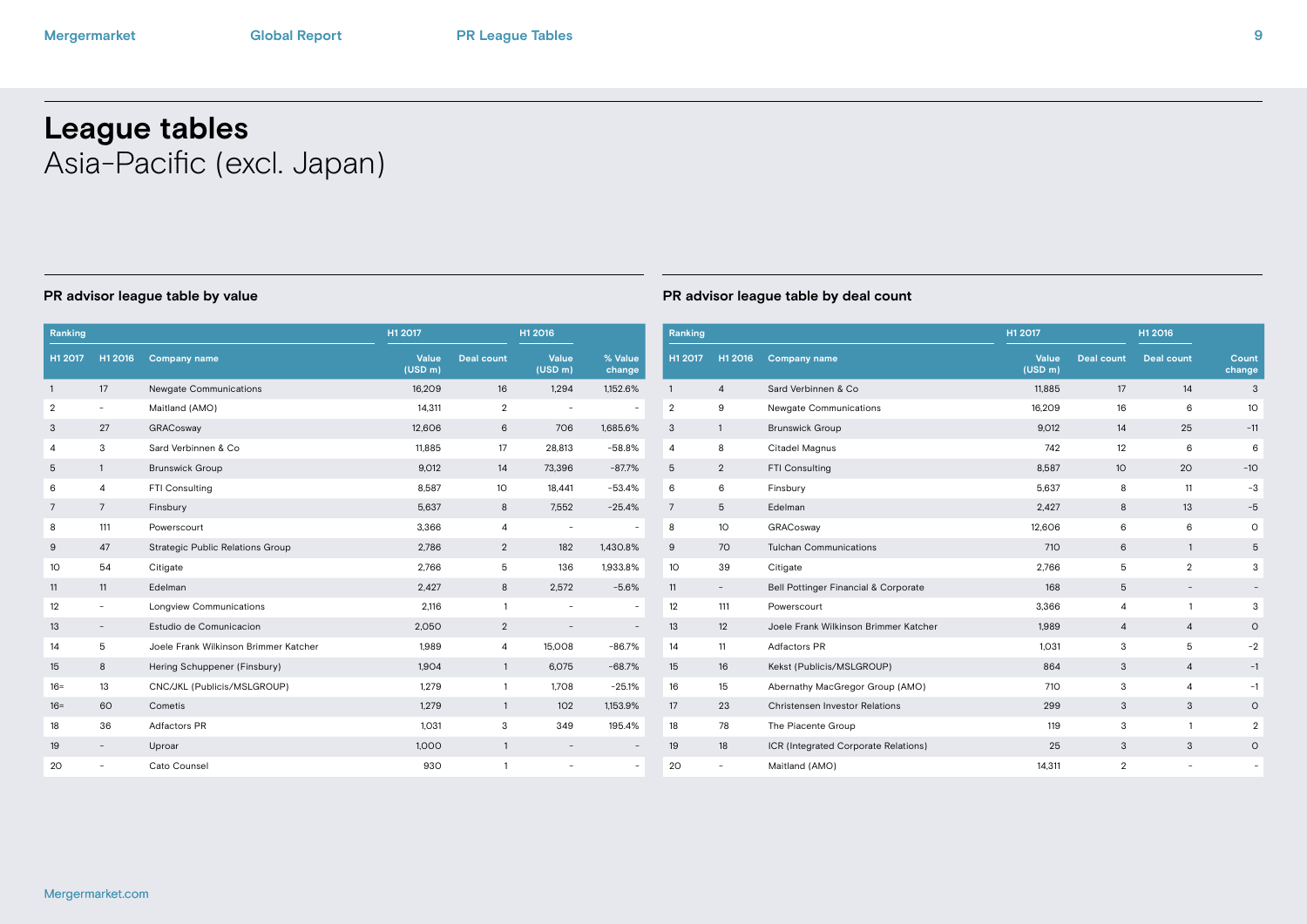# **League tables** Japan

| Ranking        |                          |                                       | H1 2017          |                   | H1 2016                  |                          | Ranking        |  |  |  |
|----------------|--------------------------|---------------------------------------|------------------|-------------------|--------------------------|--------------------------|----------------|--|--|--|
| H1 2017        | H1 2016                  | <b>Company name</b>                   | Value<br>(USD m) | <b>Deal count</b> | Value<br>(USD m)         | % Value<br>change        | H1 2017        |  |  |  |
| $\mathbf{1}$   | 3                        | Finsbury                              | 5,755            | 3                 | 2,891                    | 99.1%                    | $\mathbf{1}$   |  |  |  |
| $\overline{2}$ | $\sim$                   | Joele Frank Wilkinson Brimmer Katcher | 4,893            | $\mathbf{1}$      | $\overline{\phantom{a}}$ | $\overline{\phantom{a}}$ | $\overline{2}$ |  |  |  |
| 3              | $\mathbf{1}$             | Sard Verbinnen & Co.                  | 3,430            | $\overline{7}$    | 13,537                   | $-74.7%$                 | 3              |  |  |  |
| 4              | 6                        | CNC/JKL (Publicis/MSLGROUP)           | 3.300            | $\overline{2}$    | 390                      | 746.2%                   | $\overline{4}$ |  |  |  |
| 5              | $\overline{\phantom{a}}$ | Gasthalter & Co.                      | 3.300            | $\mathbf{1}$      | $\overline{\phantom{a}}$ | $\overline{\phantom{a}}$ | 5              |  |  |  |
| 6              | 5                        | <b>Ashton Consulting</b>              | 2.424            | $\overline{2}$    | 1.179                    | 105.6%                   | 6              |  |  |  |
| $\overline{7}$ | $\qquad \qquad -$        | Teneo Blue Rubicon                    | 1,089            | $\mathbf{1}$      | $\overline{\phantom{a}}$ |                          | $\overline{7}$ |  |  |  |
| 8              | 4                        | Edelman                               | 1,050            | $\mathbf{1}$      | 2,160                    | $-51.4%$                 | 8              |  |  |  |
| 9              | $\overline{2}$           | <b>Brunswick Group</b>                | 773              | 2                 | 3,251                    | $-76.2%$                 | 9              |  |  |  |
| 10             | $\overline{\phantom{a}}$ | Hayden Communications                 | 626              | $\mathbf{1}$      | $\overline{\phantom{a}}$ | $\overline{\phantom{a}}$ | 10             |  |  |  |
| 11             | $\overline{\phantom{a}}$ | <b>Tulchan Communications</b>         | 400              | $\mathbf{1}$      | $\overline{\phantom{a}}$ | $\qquad \qquad -$        | 11             |  |  |  |
| 12             | $\overline{\phantom{a}}$ | <b>WAA</b>                            | 265              | $\mathbf{1}$      | $\overline{\phantom{a}}$ | $\overline{\phantom{a}}$ | 12             |  |  |  |
| 13             | $\overline{\phantom{a}}$ | The Communication Group               | 260              | $\mathbf{1}$      |                          | $\overline{\phantom{a}}$ | 13             |  |  |  |
| 14             | $\overline{\phantom{a}}$ | Hawthorn                              | 201              | 1                 | ٠                        | $\overline{\phantom{a}}$ | 14             |  |  |  |
| 15             |                          | <b>MHP Communications</b>             | 103              | 1                 |                          |                          | 15             |  |  |  |

| Ranking |                          |                                       | H1 2017                      |                 | H1 2016                  |                          |
|---------|--------------------------|---------------------------------------|------------------------------|-----------------|--------------------------|--------------------------|
| H1 2017 | H1 2016                  | <b>Company name</b>                   | Value<br>(USD <sub>m</sub> ) | Deal count      | Deal count               | Count<br>change          |
| 1       | $\mathbf{1}$             | Sard Verbinnen & Co.                  | 3,430                        | $7\overline{ }$ | 5                        | $\overline{2}$           |
| 2       | 4                        | Finsbury                              | 5,755                        | 3               | $\overline{2}$           | 1                        |
| 3       | 6                        | CNC/JKL (Publicis/MSLGROUP)           | 3,300                        | 2               | $\mathbf{1}$             | $\mathbf{1}$             |
| 4       | 5                        | <b>Ashton Consulting</b>              | 2,424                        | $\overline{2}$  | 1                        | $\mathbf{1}$             |
| 5       | $\overline{2}$           | <b>Brunswick Group</b>                | 773                          | 2               | 4                        | $-2$                     |
| 6       | $\overline{\phantom{a}}$ | Joele Frank Wilkinson Brimmer Katcher | 4,893                        | 1               | $\overline{\phantom{a}}$ |                          |
| 7       | $\qquad \qquad =$        | Gasthalter & Co.                      | 3,300                        | 1               | $\qquad \qquad -$        |                          |
| 8       | ۰                        | Teneo Blue Rubicon                    | 1,089                        | 1               | -                        |                          |
| 9       | 3                        | Edelman                               | 1,050                        | $\mathbf{1}$    | 3                        | $-2$                     |
| 10      | ۰                        | Hayden Communications                 | 626                          | 1               | ۰                        |                          |
| 11      |                          | <b>Tulchan Communications</b>         | 400                          | $\mathbf{1}$    |                          |                          |
| 12      | $\overline{\phantom{a}}$ | <b>WAA</b>                            | 265                          | 1               | $\overline{\phantom{a}}$ | $\overline{\phantom{a}}$ |
| 13      | $\overline{\phantom{0}}$ | The Communication Group               | 260                          | $\mathbf{1}$    |                          |                          |
| 14      | ۰                        | Hawthorn                              | 201                          | 1               | ۰                        | $\overline{\phantom{0}}$ |
| 15      |                          | <b>MHP Communications</b>             | 103                          | 1               |                          |                          |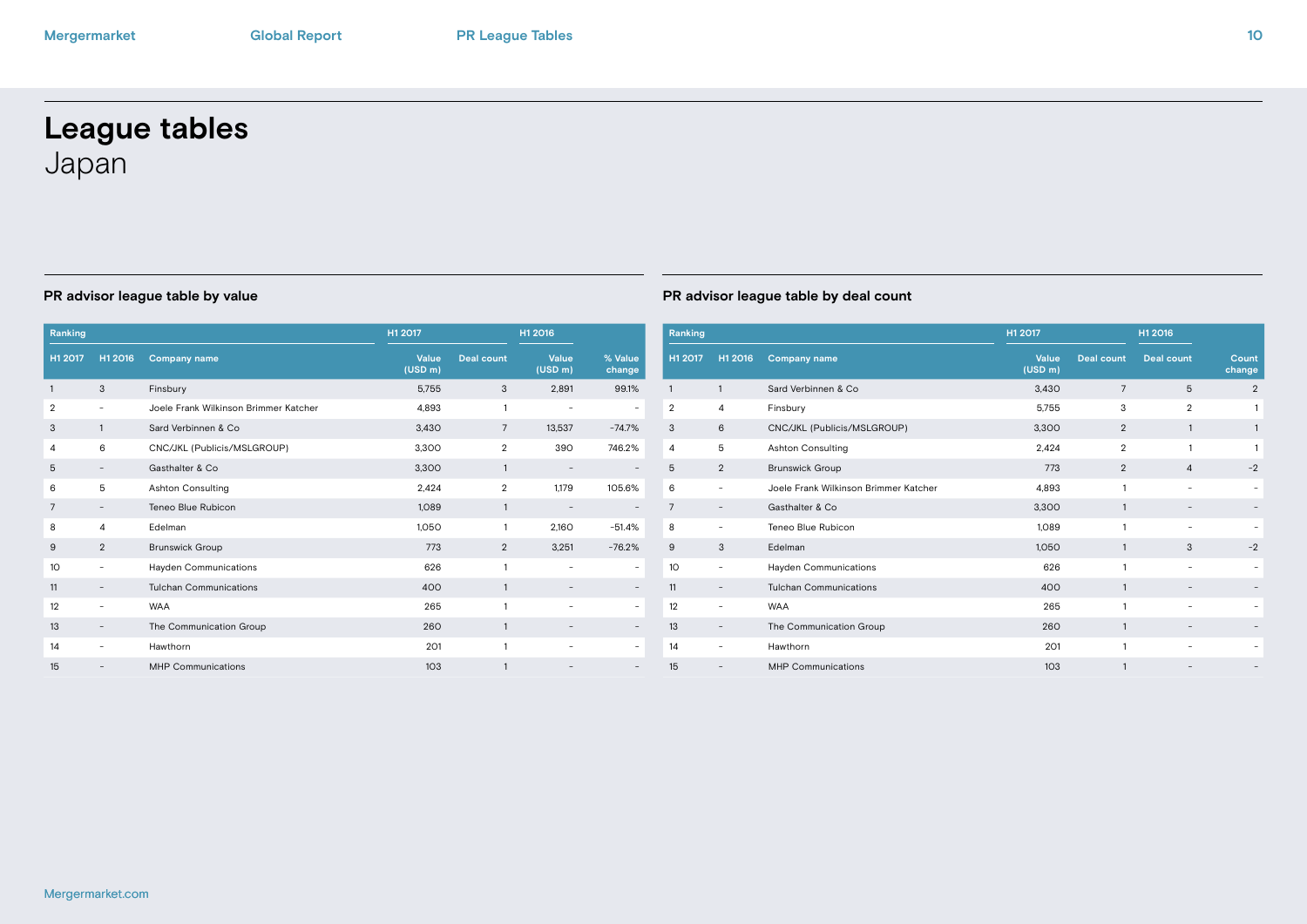All data is based on transactions over US\$ 5m and is based on the Mergermarket's M&A deals database. Deals with undisclosed deal values are included where the target's turnover exceeds US\$10m. Deals where the stake acquired is less than 30% will only be included if the value is greater than US\$100m. Click [here](http://www.mergermarket.com/pdf/deal_criteria.pdf) for the full deal criteria.

# **Criteria Contacts**

| Production                                                               | Commercial                                                     | <b>Deal Submissions</b>                                           |
|--------------------------------------------------------------------------|----------------------------------------------------------------|-------------------------------------------------------------------|
| Head of Research, EMEA                                                   | Americas                                                       | Americas                                                          |
| Kathleen Van Aerden<br>Kathleen.VanAerden@acuris.com<br>+44 20 3741 1280 | Kurt Viehl<br>Kurt.Viehl@acuris.com<br>+1 212 390 7812         | Jason Loria<br>Jason.Loria@acuris.com<br>+1 646 378 3122          |
|                                                                          | Asia                                                           | Asia                                                              |
|                                                                          | Ajay Narang<br>Ajay.Narang@acuris.com<br>+852 2158 9764        | John Capulong<br>John.Capulong@acuris.com<br>+852 2158 9723       |
|                                                                          | <b>EMEA</b>                                                    | <b>EMEA</b>                                                       |
|                                                                          | <b>Ben Rumble</b><br>Ben.Rumble@acuris.com<br>+44 20 3741 1007 | Andrea Putaturo<br>Andrea.Putaturo@acuris.com<br>+44 20 3741 1274 |

### **Press Relations**

### Americas

Chrissy Carney Chrissy.Carney@acuris.com +1 646 378 3118

### Asia

Su-Chin Zhang SuChin.Zhang@acuris.com +852 2158 9706

### EMEA

Olivia Cummins Olivia.Cummins@acuris.com +44 20 3741 1129

League tables: Based on the dominant geography of the target, bidder or seller company being the stated region/country. Exclude lapsed and withdrawn bids.

All values are in US\$. Data correct as of 19-Jul-2017